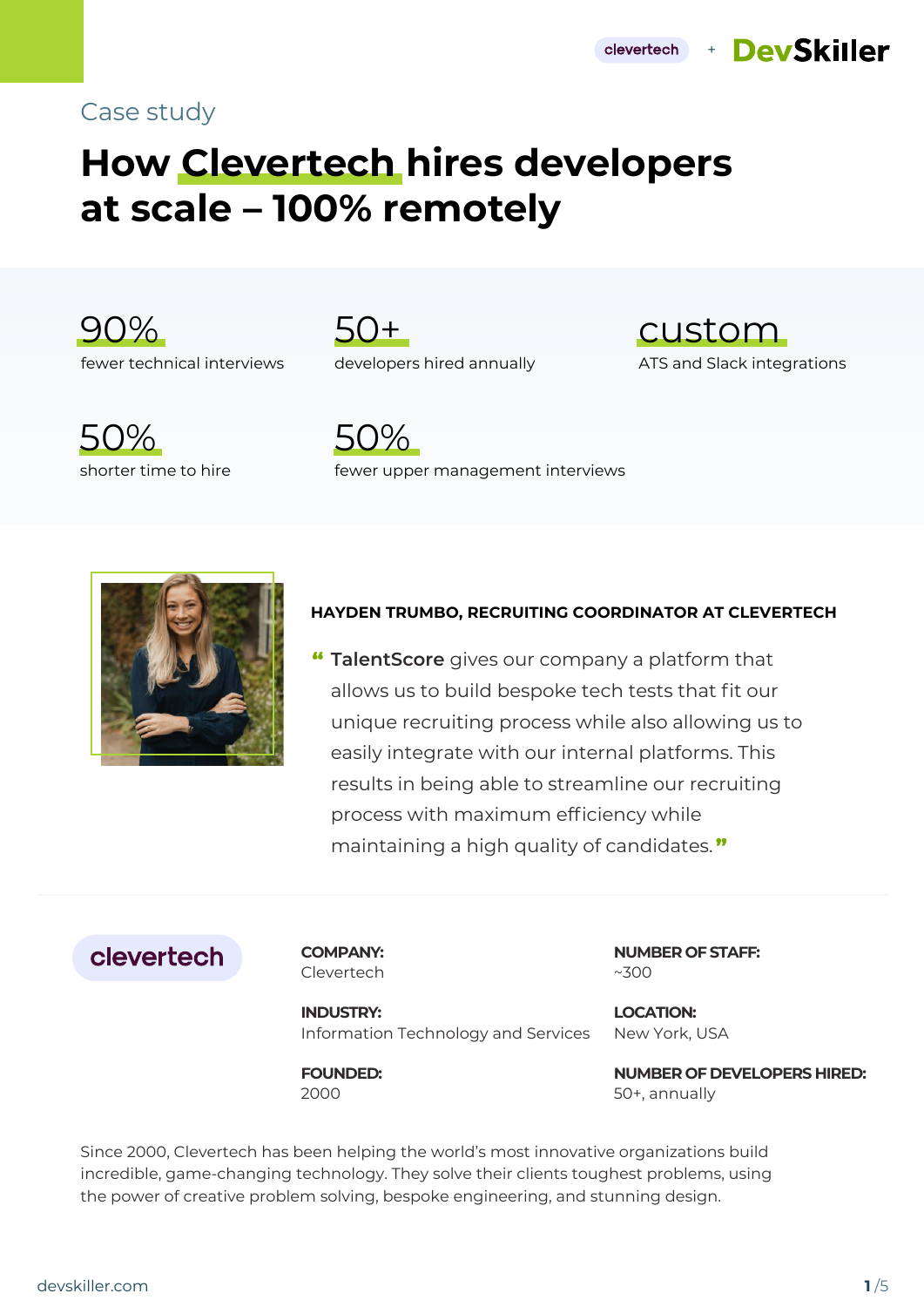+ DevSkiller

## Case study **How Clevertech hires developers at scale – 100% remotely**

#### **TECHNOLOGIES THEY VALUE**



#### **KUTY SHALEV, CEO AT CLEVERTECH**

Customers don't want 'AWS ElasticSearch'; they want their custom application " to stay working under heavy load. So the way we think about tech skills is the required stack that allows for cutting edge features and integrates with already made investments. What does that translate to?

Full stack JavaScript (Node, React, Angular, React Native, Ionic) along with Java/Spring and we are not shy about taking on Python, Ruby or Native iOS/Android. And of course, the occasional complex 3D applications, deep machine learning or complex distributed data schemas are also important. Instead of just looking for specific tech skills, we look to work with accomplished developers."



#### **BEFORE USING TALENTSCORE**

Before implementing **TalentScore**, Clevertech relied on programming questions and tasks created by their in-house developers.

4 weeks

1-3 days **spent on assessing coding skills**

**to hire a developer** (on average)



#### **HAYDEN TRUMBO, RECRUITING COORDINATOR AT CLEVERTECH**

#### **CHALLENGES:**

Our main challenge lies in the fact that we have a lot of applications that "require a tremendous amount of time from our recruiters. The second biggest challenge can be the influence of conversation. What I mean by this is that talking to people in an interview is a fantastic way to gauge the cultural fit of an applicant but it is not always the best way to gauge the technical fit of a candidate."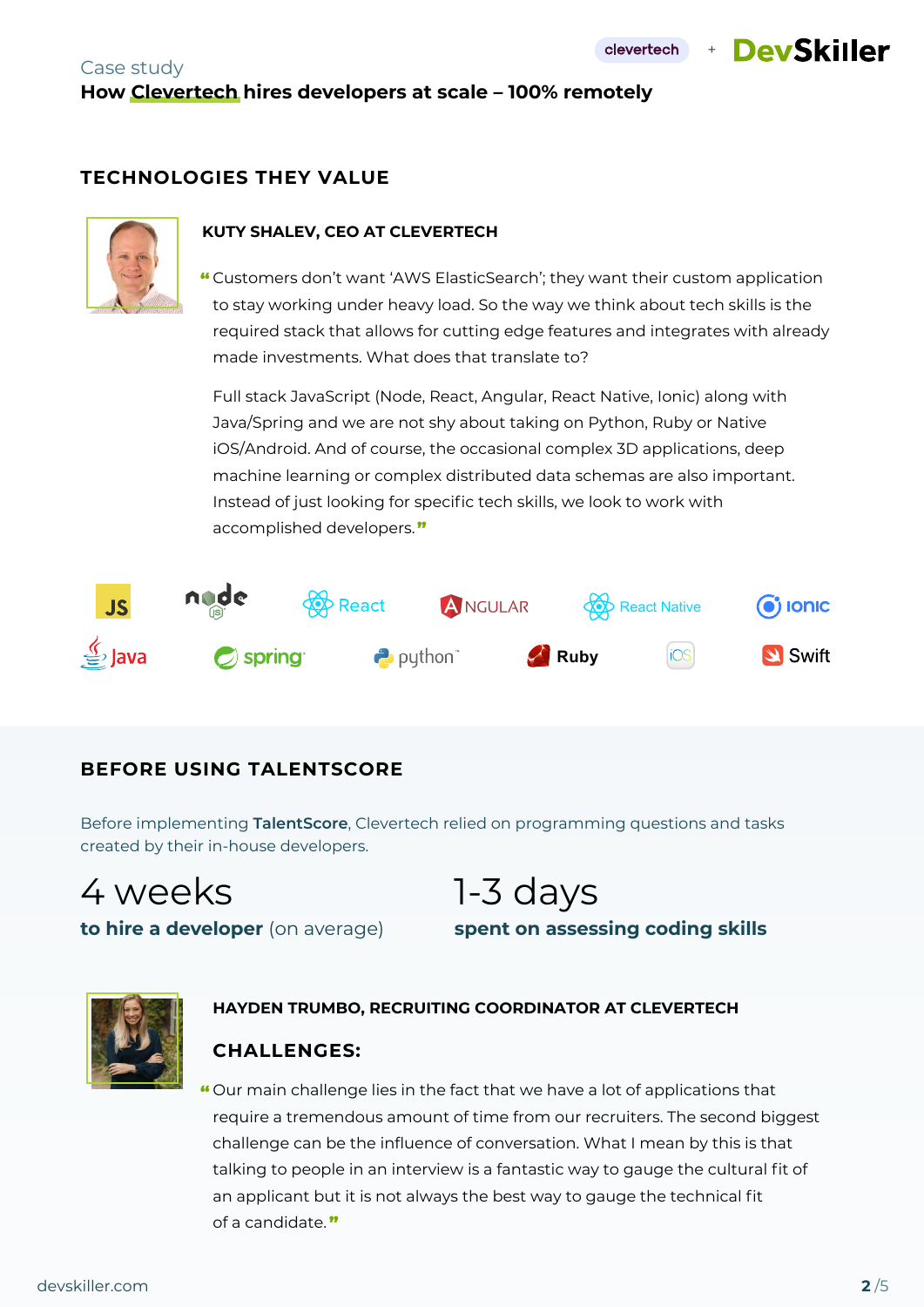+ DevSkiller



**HAYDEN TRUMBO, RECRUITING COORDINATOR AT CLEVERTECH**

Results with Talent Score

After switching to **TalentScore**, our hiring process has become " more thorough and efficient which has resonated with one of our core values of speed. We are now able to move a candidate through the application process as quickly as they would like to move which can be anywhere from a few days to a few weeks. This process now has the ability to be much faster and involve less manual work from our recruiters. "

#### **THE PROCESS:**

Typically our applicants come to us through seeing a job posting, " YouTube video, or a blog post we have published and then apply through our website. We pre-select candidates that are a match and will then send them a skills assessment through **TalentScore**. Those who score well, interview with one of our technical recruiters, and then our CEO, then our President before receiving an offer."

#### **CANDIDATES INTERVIEWED AFTER SCREENING:**

**TalentScore** tests have given candidates the opportunity to prove their " technical ability quickly in the interview process. Before, we used to have to book out back to back days of interviews to ensure we were hiring a quality candidate. However, with this integration, we are now able to hire higher-quality candidates with fewer interviews."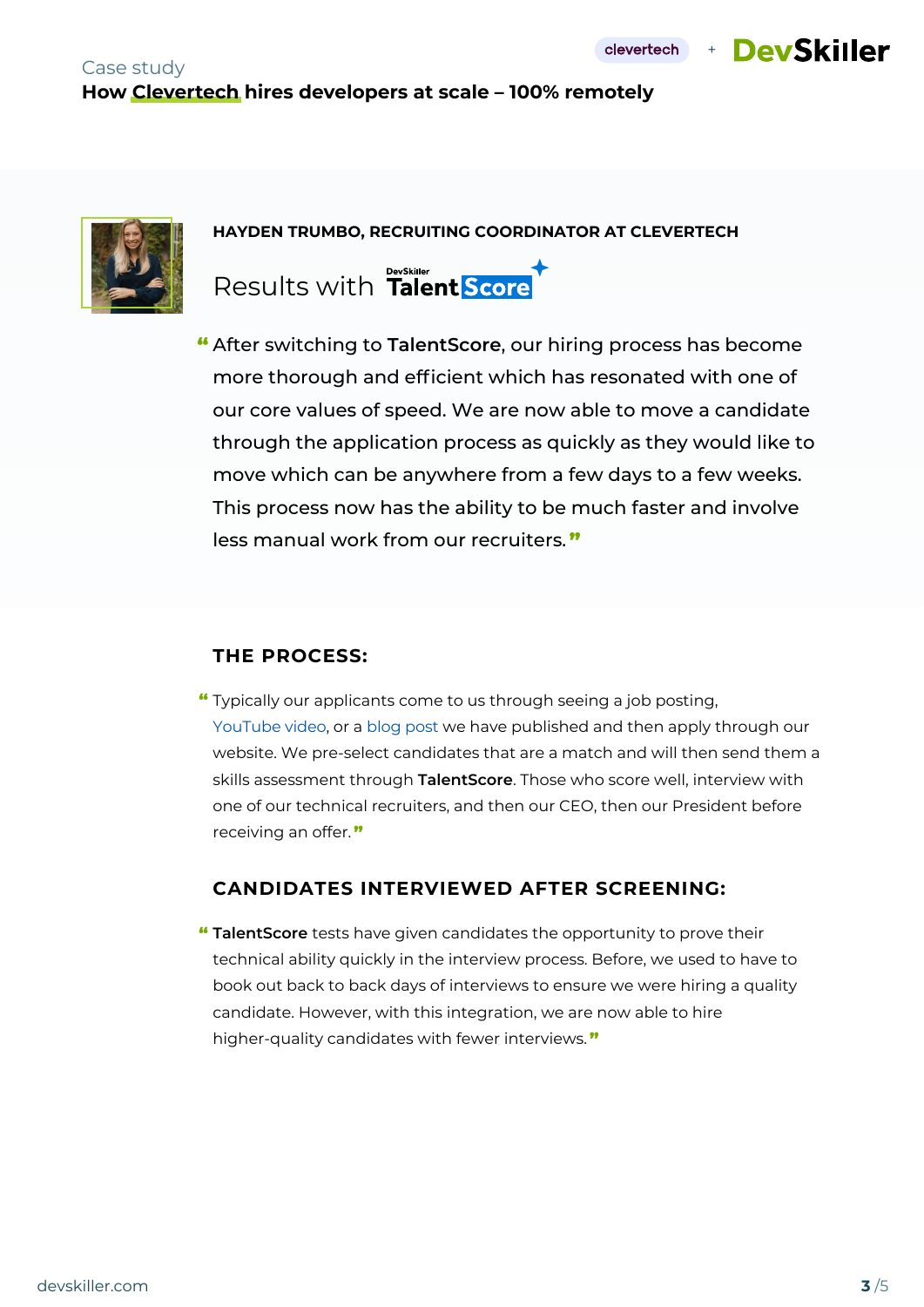#### Case study **How Clevertech hires developers at scale – 100% remotely**

Clevertech saves time with custom ATS and Slack integrations making it easier for their team to collaborate.

#### **HAYDEN TRUMBO, RECRUITING COORDINATOR AT CLEVERTECH**

Collaboration wise, what we like most is the ability to easily " extend a test deadline, manage test reviews, and keep candidates organized with minimum effort. I think **TalentScore** is a useful tool for gauging the true tech skills behind tech talent whether your company is remote or not.

At Clevertech, we have built out our own unique application process and applicant tracking system. When candidates apply they are often surprised to find that we don't ask for a resume. Instead, they find a series of questions and videos that are authentically tailored to what we are interested in. We were glad to see that **TalentScore** allowed for integration with our ATS in a way that has saved a great deal of time for our recruiters and developers which has, again, allowed us to value speed. We are now able to send tests with the click of a button and see great results as they automatically sync with slack rather than managing two interfaces."

## **WHAT IT LOOKS LIKE IN PRACTICE**



 $\textbf{\textit{``}}$  Because we have things standardized and integrated within our ATS I don't think we see many challenges when collaborating in **TalentScore** with multiple users but the benefits of being able to have an interface that can show us the standard scores across candidates and be one consistent UI across tests is a major help when our team is collaborating."

Slack channel



clevertech